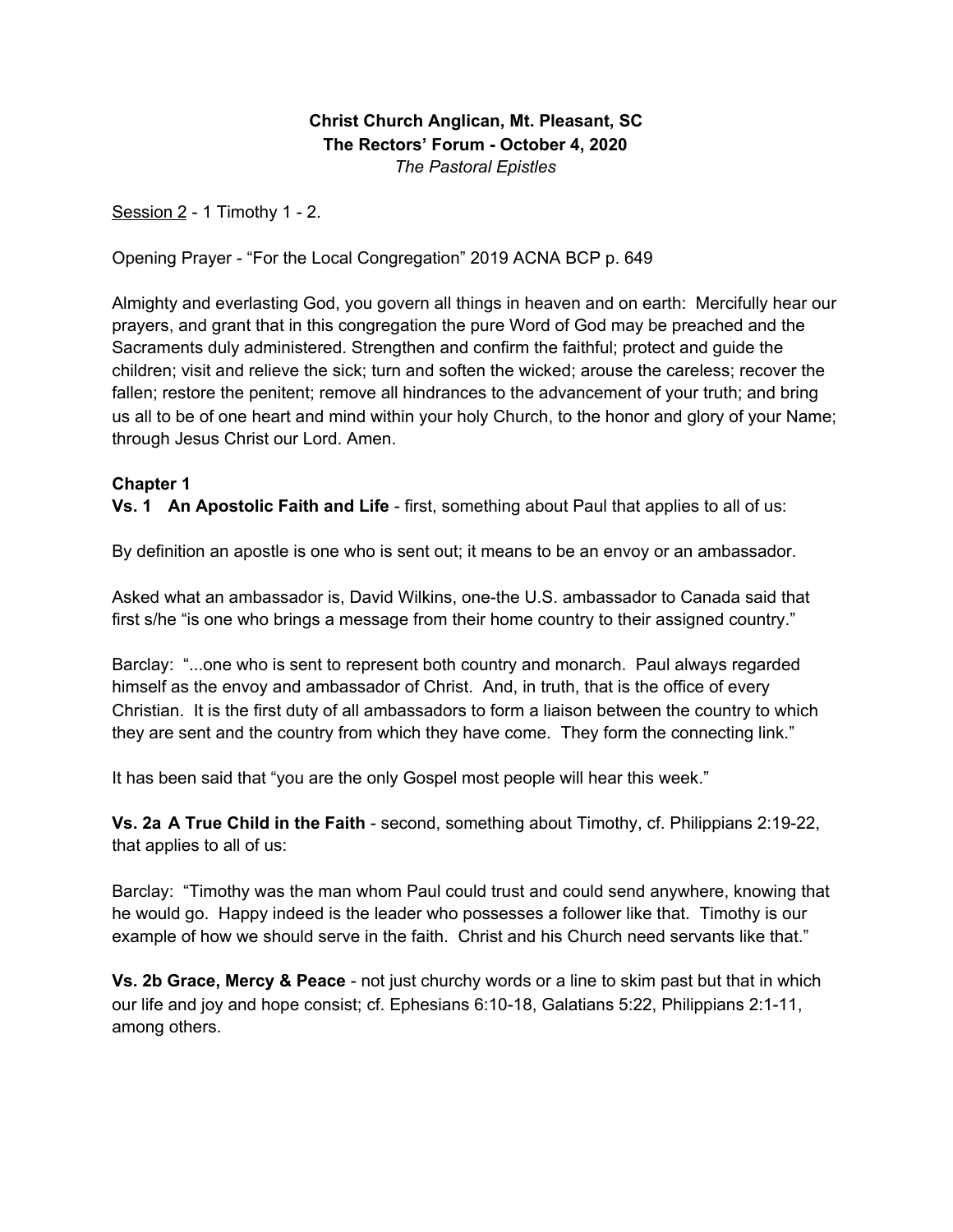- **Grace**. From classical Greek and from the NT, 3 ideas: 1 describes someone who is lovely, attractive, charming; 2 - generosity: the opposite of debt or works; 3 universality. So grace is a thing lovely, free, and universal.
- **Mercy**. Loving kindness, help in the time to need: "it is the coming down of the Most High to help the helpless." Paul may well be reminding Timothy, who was feeling up against it, that God was the help of the helpless.
- **Peace**. The normative Jewish greeting; but meaning not just the absence of trouble but well-being - that which makes for our highest good. Barclay: "It is the state we are in when we are within the love of God."

# **Vs. 4-5 Standing for Orthodoxy, the True Gospel** -

Cf. Jude 3-4 & Galatians 1:6-9

### **Vs. 5-7 True Gospel vs. False Gospel, Theology/Ethics/Mindset**

RSV editor: "The goal of preaching is love: not romantic sentiment, but sharing God's generosity with one's neighbor. The neglect of love leads to empty talk.

Myths, Genealogies, and Speculations:

- Problems from the Jewish perspective keep the main thing the main thing!
- Problems from the Greek/Gentile perspective Gnosticism speculative, intellectual, exclusive, unbiblical; Ethically: Asceticism & Licentiousness

The Heretical Mind:

- Desire for novelty
- Intellect at the expense of the heart
- Argument instead of action
- Arrogance instead of humility
- Dogmatism without knowledge

The Gospel Mind:

- Based on faith
- Motivated by love
- Coming from a pure heart
- Coming from a good conscience
- Sincerity

**Vs. 12-17 History is not Destiny, thank God!** - God's mercy provides space for and prompts repentance from us.

Vs. 12-16 - Remembering our Sin and Redemption:

- To keep from spiritual pride
- To keep gratitude strong